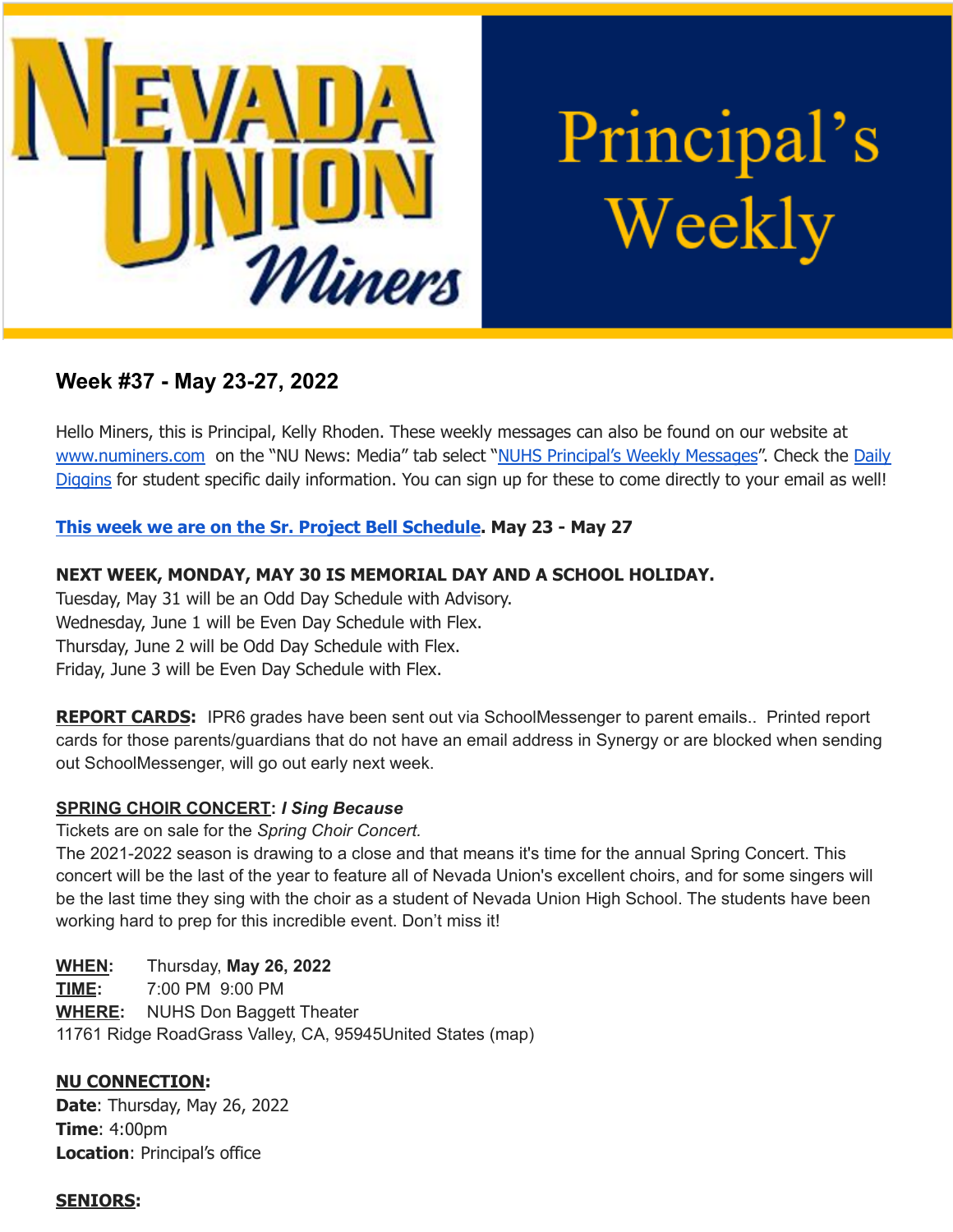- **Senior Projects are this week on May 25th & 26th.** Both of these days are minimum days with early release at 12:50PM.
- **Senior Picnic May 27th 10AM Pioneer Park**
	- Seniors will check in at Seaman's Lodge, Pioneer Park at 10AM
	- A nice BBQ lunch will be served
- **● Cap and gown distribution:**

**■**

- Our Herff Jones rep, Michelle, will be on campus to distribute caps and gowns on **May 24th during lunch**. She will be set up outside J200 near the clay kiln. This is a great time to pick up your orders, buy tassels, or ask any questions you may have.
	- **Please contact with questions**
	- **Michelle Quist**
	- **925-321-1313**
	- **[mquist@herffjones.com](mailto:mquist@herffjones.com)**
- **MYSCHOOLBUCKS: SENIORS** BE SURE TO USE YOUR CAFETERIA BALANCES BEFORE THE END OF THE SCHOOL YEAR. Please visit the cafeteria to request any refunds. For all other grade-levels, MySchoolBucks will carry over to next year.

# **CONGRATS TO OUR 2022 VALS & SALS:**



**This group of graduating Valedictorians has achieved a 4.0 or better. Two students achieved Salutatorian status sharing a 3.974 GPA. Our top Valedictorian, Max Wright, will give the Graduation speech to his classmates on June 11th!**

**Vals & Sals is an invitation only event.**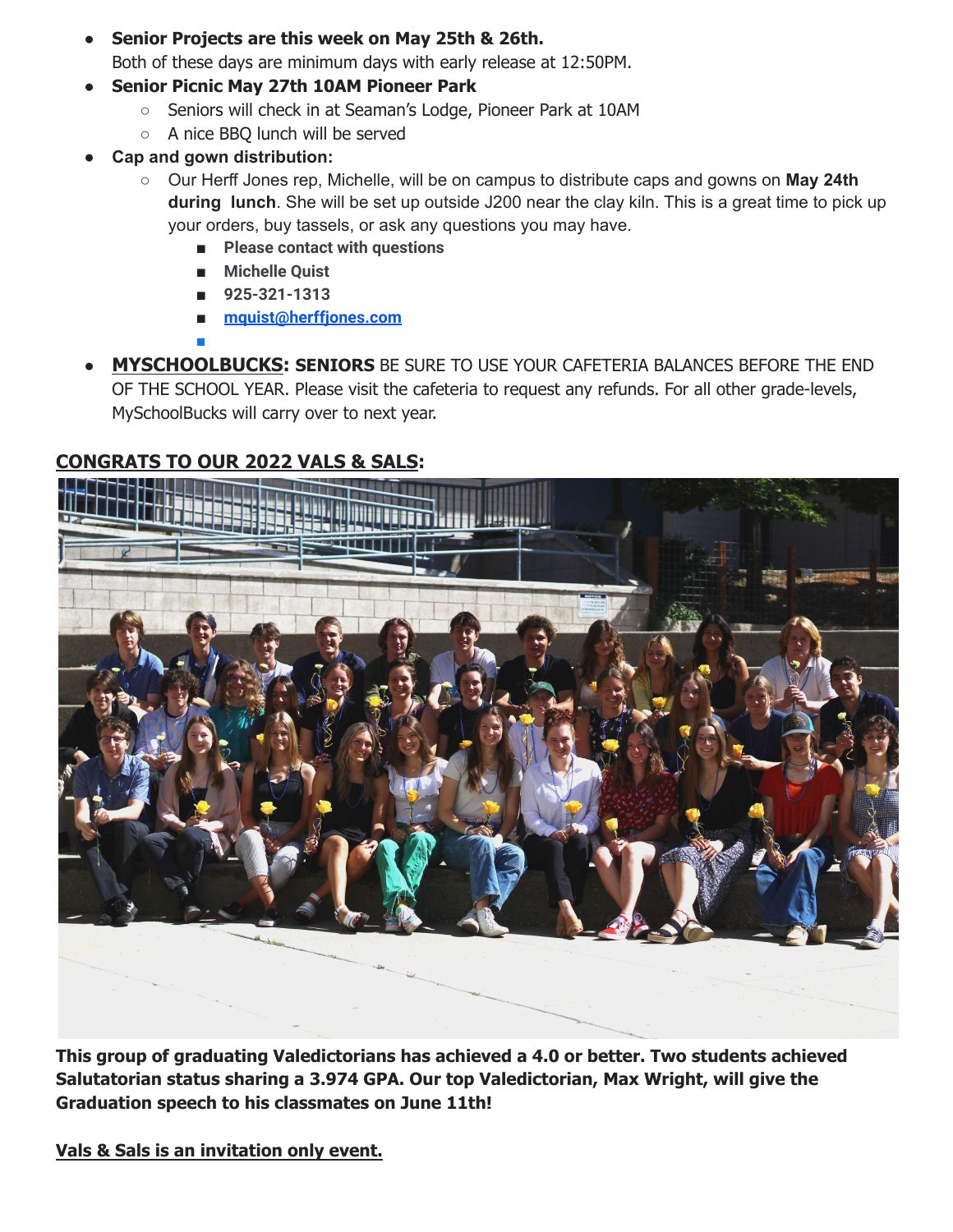### **Thursday, May 26, 2022 @ 6PM in the MPR.**

**VALS:** Jared Anderson, Kai Barker, Rebecca Bromm, John Drew, Corey Ellis, Agustin Fleisher, Eva Rose Floyd, Meghan Garren, Milo Goehring, Sofia Goodwin, Kayla Heenan, Kate Hershberger, Emily Kenny, Nikita Khryapin, Jewelianna Langston, Alexandria Lewis, Jason Mack, Kylee Martin, Skyler Mira, Hannah Montgomery, Saxon Moseman, Rowan Muir, Sabine Noyes, Timothy Parnow, Noah Prescott, Anthony Pritchett, Kiana Reedy-Schneider, Harrison Retzler, Anabella Sagebiel, Shelbi Samsky, Megan Schreck, Quinlin Schug, Julia Staniar, Caitlyn Sullivan, Wendy Thomas and Max Wright (top Valedictorian). **SALS:** Isabel Harrison, Yemanja Paes-Gardner-Murfin

#### **GRADUATION: Graduation is on Saturday, June 11, 2022 @ 9AM**

There are currently no restrictions and we are proud to offer our students a 'normal' ceremony to celebrate your high school graduation! Way to Go Class of 2022! Please review the Graduation [Information](https://nevadaunion.njuhsd.com/Information/Graduation/index.html) tab on our website for details for students and visitors.

Students will arrive at 8AM; Girls to the West Gym - Boys to the Ali Gym. Please be sure to review the complete Senior [Information](https://nevadaunion.njuhsd.com/documents/Nevada%20Union%20HS/Activities/Senior-Information-2022.pdf) tab on our website for student information and requirements.

Here are Senior activities for the last day of school:

| <b>Senior Breakfast</b>     | June 10 <sup>th</sup>         | Nevada Union        |
|-----------------------------|-------------------------------|---------------------|
|                             | 9:30am                        | Cafeteria           |
| <b>Graduation Rehearsal</b> | June 10 <sup>th</sup>         | Nevada Union        |
|                             |                               | Hooper Stadium      |
| Senior Assembly/Slide Show  | June 10 <sup>th</sup>         | Nevada Union        |
|                             |                               | Don Baggett Theater |
| Graduation                  | June 11 <sup>th</sup>         | <b>Nevada Union</b> |
|                             | 9:00am                        | Hooper Stadium      |
|                             | (Seniors will report earlier) |                     |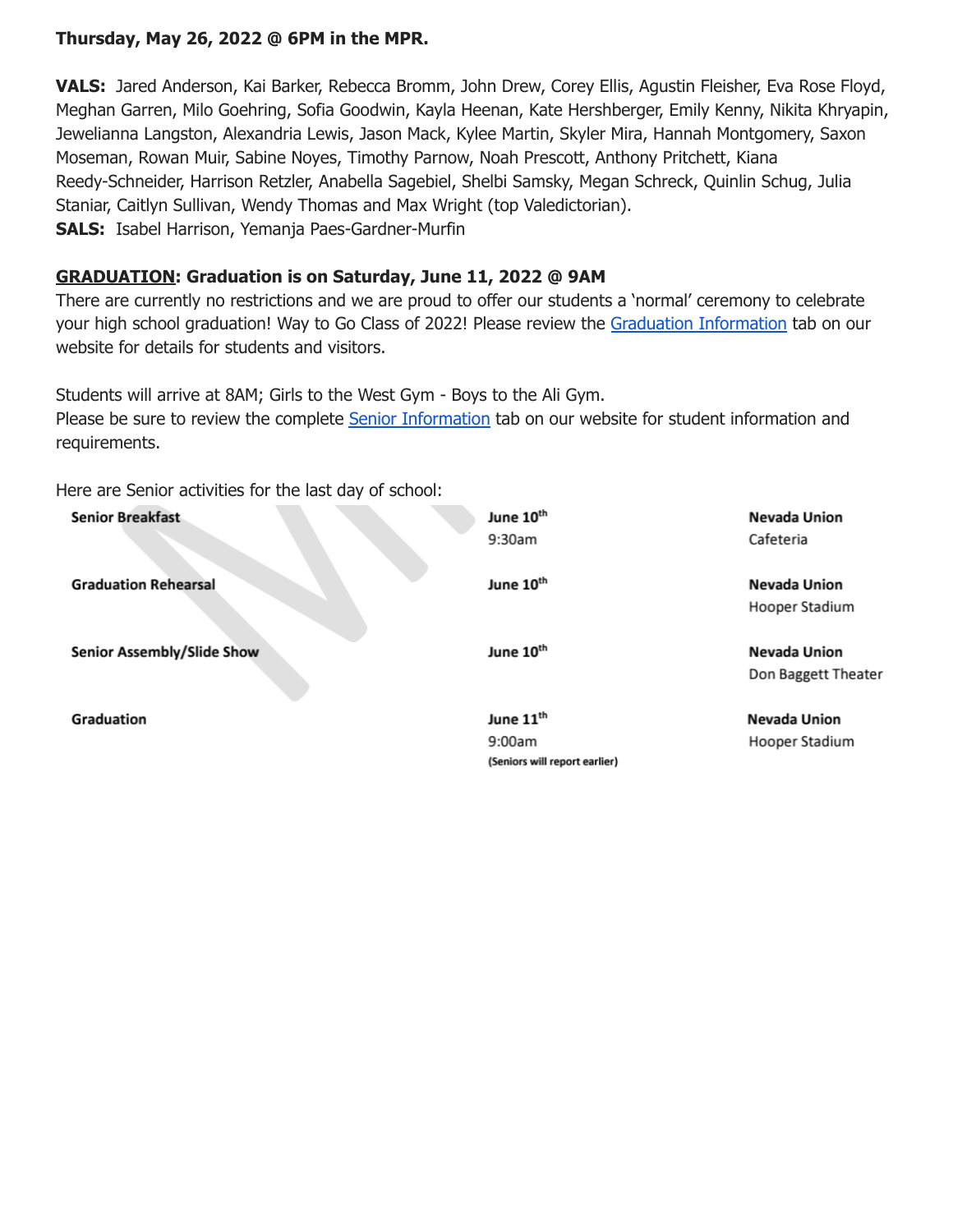**Graduation Rehearsal** - All Seniors will attend the graduation rehearsal on Friday, June 10th, following the Senior Breakfast; this will help things run smoothly on Saturday and should give you a good idea of which side you will be on during the actual ceremony.

Graduation saturday, June 11th - The ceremony is to be a dignified event; please read and follow these quidelines. You are doing this for yourself as well as for your friends, family, loved ones, etc., let's all help make it a memorable occasion.

There are to be no distractions/disruptions during the Graduation Ceremony; including beach balls, balloons, noisemakers, or Drones etc. Anyone creating a distraction will be removed immediately.

### **Graduation Ceremony Dress Code:**

- Cap & Gown Please follow Herff Jones guidelines to take wrinkles out of your gown.
- No shorts or blue jeans are to be worn males can wear slacks and females can wear slacks or dresses
- No "flip flops" or other shoes/sandals that are considered beach attire
- No leis
- No Military sashes or non-approved program sashes shall be worn for the graduation ceremony.
- No alterations to your cap or gown; no messages written on the cap
- All electronic devices are to be left in your vehicle or at home; including tablets, selfie sticks, cell phones, iPods, etc. We will check for these before you go onto the field.
- Please do not bring water bottles with you; we will be serving you ice water throughout the ceremony.

Graduation Parking - On Saturday, the lower (Junior) parking lot is reserved for seniors', your cap & gown will serve as your parking pass.

### **YEARBOOKS:**

Pre-Sales 2022 Yearbooks are SOLD OUT! If you're still looking to buy a copy, go to bit.ly/22NUYearbookList OR to NUminers.com and register on the Yearbook Wait List. Once we find out how many extra copies the printers ship to us, we can offer a few more for sale at distribution. Thanks to everyone who ordered, and we can't wait to share all the memories with you when our yearbooks are delivered! More info on that coming soon...

## Would you like to share a memory of Ms. Kinseth for her son, Tyler?

We're collecting final responses to include in the photo book we're creating and having published for Ms. Kinseth's seven year-old son. Please visit NUHSmedia.com and leave a comment in the Virtual Memory Book before Friday, June 3rd, and we'll add it to the other entries. If you have a photo that you'd like to share, please email kkemble@njuhsd.com. Anyone who knew Ms. Kinseth is welcome to add their memory -- students, staff, friends, family, or community members.